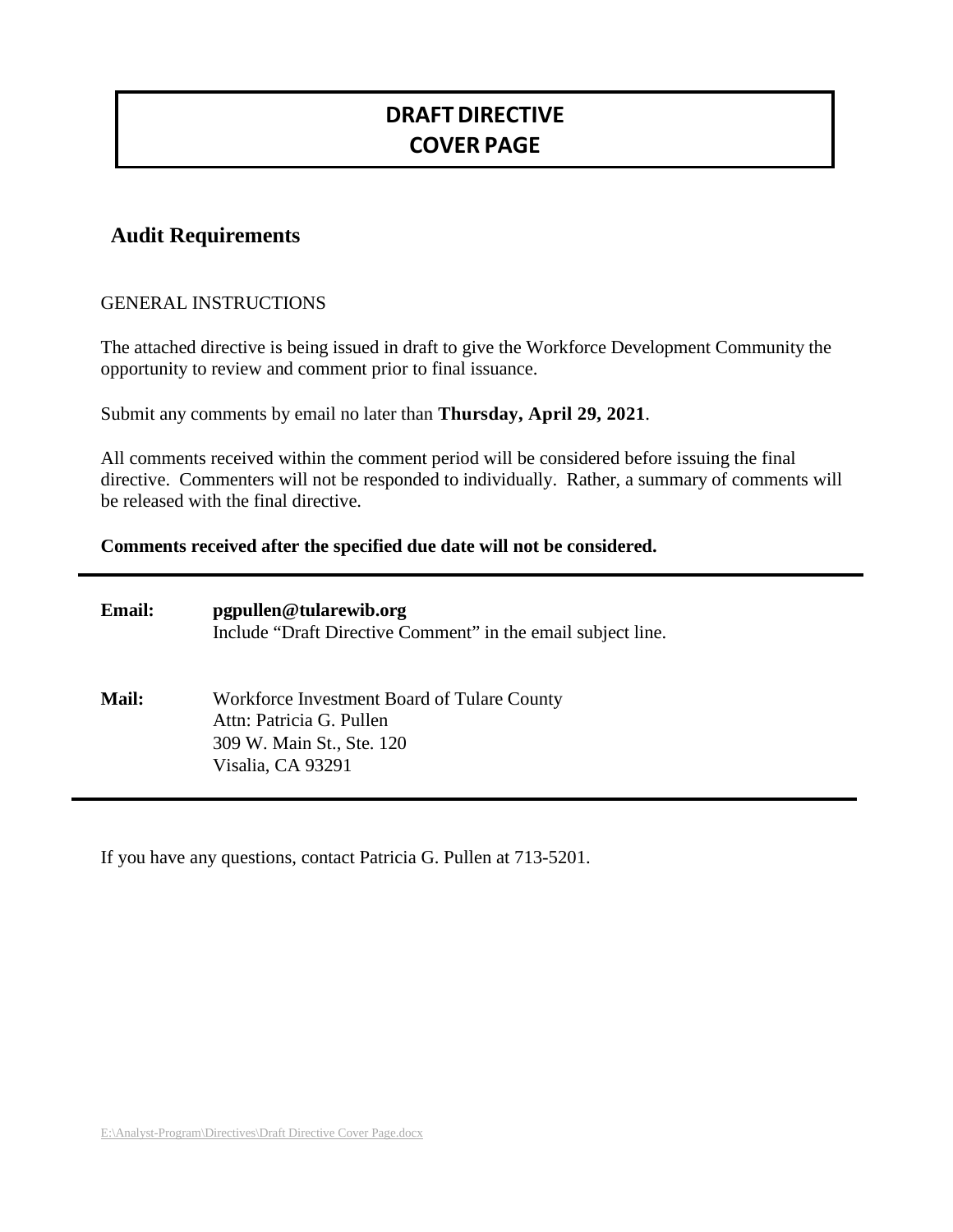#### **WORKFORCE INVESTMENT BOARD OF TULARE COUNTY WORKFORCE INNOVATION AND OPPORTUNITY ACT TITLE I DATE: March 29, 2021 SUBJECT:**

## **Audit Requirements**

## **WIB DIRECTIVE TUL 21-02**

**TO:** WIB Subrecipients WIB Staff

### **SUBJECT: Audit Requirements**

#### **EXECUTIVE SUMMARY**

#### **PURPOSE:**

This policy provides guidance and establishes procedures regarding audit requirements for federal awards. This policy applies to subrecipients and other entities that receive federal awards through the Workforce Investment Board of Tulare County (WIB) and is effective immediately.

This policy contains some state-imposed requirements. All state-imposed requirements are indicated by *bold, italic* **type.**

This directive also contains WIB-imposed requirements. WIB imposed requirements are indicated by **bold, underline.**

This policy supersedes WIB Directive TCWIB 06-03, dated April 30, 2008. Retain this Directive until further notice.

#### **REFERENCES:**

- Workforce Innovation and Opportunity Act (WIOA) (Public Law 113-128), Section 184
- Title 2 Code of Federal Regulations (CFR) Part 200: Uniform Administrative Requirements Cost Principles, and Audit Requirements for Federal Awards (Uniform Guidance)
- Title 20 CFR Section 683 210
- State Administrative Manual Sections 20030 and 20070
- Federal Audit Clearinghouse
- State Controller's Office, Single Audits Local Agencies
- Employment Development Directive, WSD20-03, Audit Requirements (October 13, 2020)

#### **BACKGROUND:**

On December 26, 2014, the Office of Management and Budget (OMB) issued the Uniform Guidance, which establishes uniform administrative requirements, cost principles, and audit requirements for federal awards. The Uniform Guidance consolidates and updates multiple, previously separate, sets of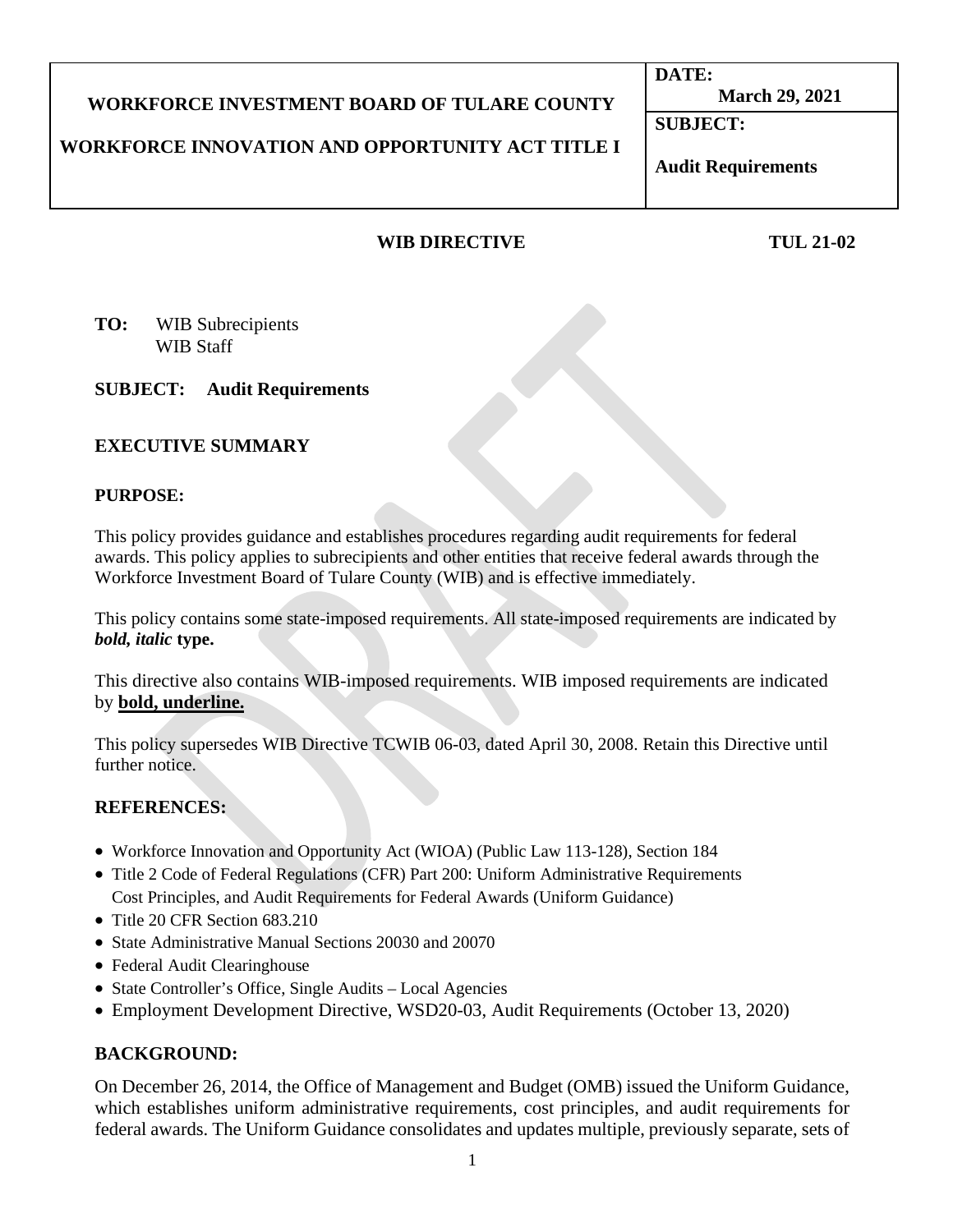OMB guidance into one combined set of rules. The Uniform Guidance raised the threshold for required audits from \$500,000 to \$750,000 or more in federal awards expended per year. This Directive applies to all non-federal entities receiving WIOA awards to comply with the audit requirements in the Uniform Guidance Subpart F and for the awarding agency and the pass-through entity to track the audit and, in instances of noncompliance, provide a resolution.

To ensure that the state carries out its responsibilities following Uniform Guidance, the State Administrative Manual Section 20070 gives the State Controller's Office (SCO) the responsibility of coordinating single audit activities of local governments.

### **POLICY AND PROCEDURES**

### **Definitions**

For this Directive, the following definitions apply:

Auditee – a non-federal entity that expends Federal awards which must be audited under Uniform Guidance Subpart F – Audit Requirements. (Uniform Guidance Section 200.6)

Auditor – an auditor who is a public accountant or a federal, state, local government, or Indian tribe audit organization that meets the general standards specified for external auditors in generally accepted government auditing standards (GAGAS). The term auditor does not include internal auditors of nonprofit organizations. (Uniform Guidance Section 200.7)

Federal award – federal financial assistance that a non-federal entity receives either directly from a federal awarding agency or indirectly from a pass-through entity. (Uniform Guidance Section 200.38)

Non-federal entity – a state, local government, Indian tribe, institution of higher education, or nonprofit organization that carries out a federal award as a recipient or subrecipient. (Uniform Guidance Section 200.69)

Pass-through entity – a non-federal entity that provides a subaward to a subrecipient to carry out part of a federal program. (Uniform Guidance Section 200.74) The EDD is the pass-through entity for WIOA Title I Adult, Dislocated Worker, and Youth programs, and other federal grant awards.

Recipient – a non-federal entity that receives a federal award directly from a federal awarding agency to carry out an activity under a federal program. The recipient does not include subrecipients (Uniform Guidance 200.86).

Subaward – an award provided by a pass-through entity to a subrecipient for the subrecipient to carry out part of a federal award received by the pass-through entity. It does not include payments to a contractor or payments to an individual that is a beneficiary of a federal program. A subaward may be provided through any form of legal agreement, including an agreement that the passthrough entity considers a contract. (Uniform Guidance Section 200.92)

Subrecipient – a non-federal entity that receives a subaward from a pass-through entity to carry out part of a federal program but does not include an individual that is a beneficiary of such program. A subrecipient may also be a recipient of other federal awards directly from the federal awarding agency (Uniform Guidance Section 200.93). Local Areas are the subrecipients of WIOA funds and other federal grant awards.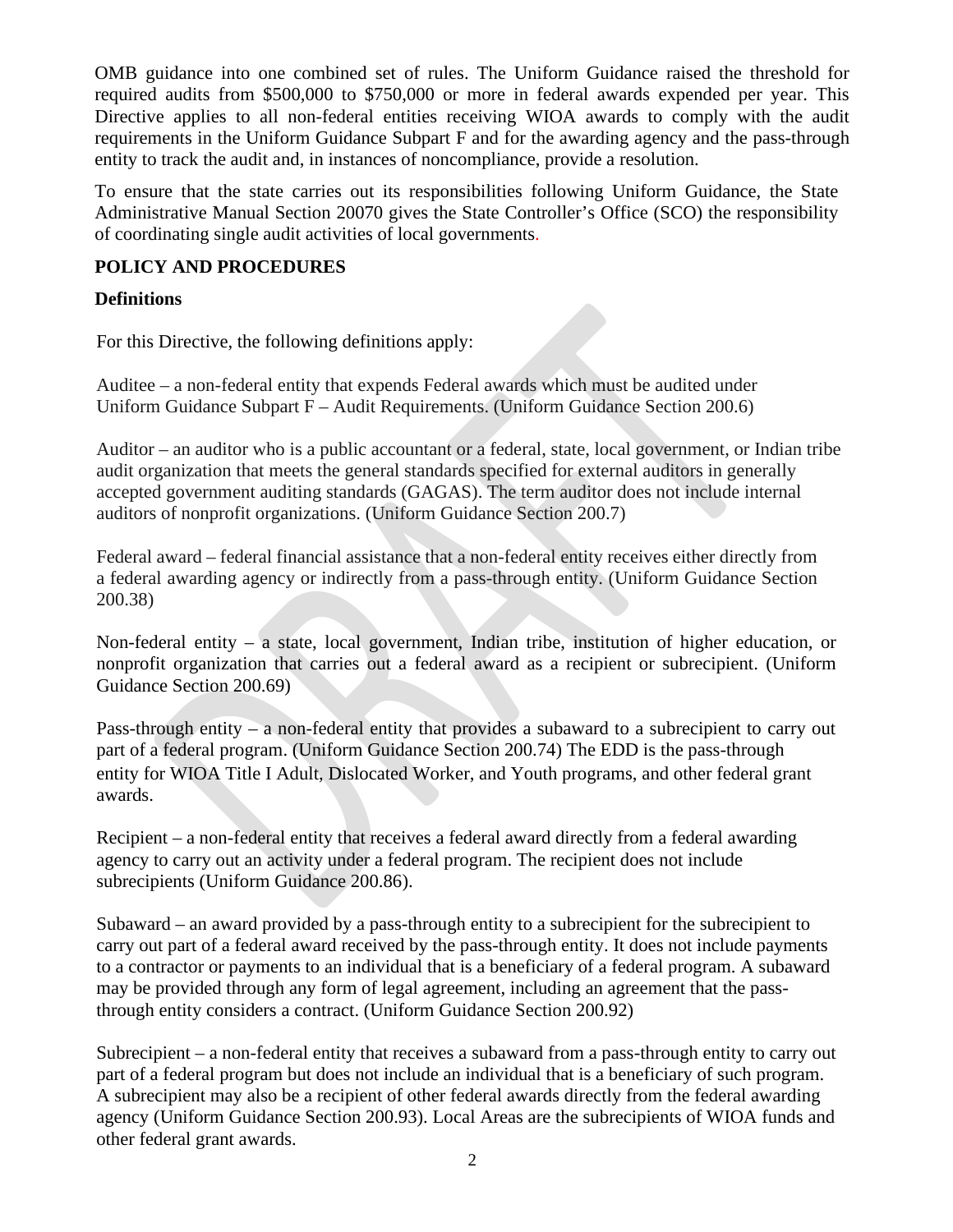## **Audit Types:**

Following Uniform Guidance Section 200.501, the subrecipients that expend \$750,000 or more in federal awards in a fiscal year must have a single or program-specific audit conducted for that fiscal year.

*Single Audit-* A single audit is a comprehensive review of an organization's financial activity for a fiscal year. All single audits must be conducted by an independent auditor following GAGAS. To determine whether the \$750,000 threshold is met, a non-federal entity must count the number of federal awards received directly from federal agencies and pass-through entities.

*Program-Specific Audit-*A program-specific audit is an audit of an individual federal program rather than a single audit of an entity's financial statements and federal programs. When an auditee expends federal awards under only one federal program (excluding research and development), and the federal program's statutes, regulations, or the terms and conditions of the federal award do not require a financial statement audit of the auditee, the auditee may elect to have a program-specific audit conducted following Uniform Guidance Section 200.507. A program-specific audit may not be elected for research and development unless all of the federal awards expended were received from the same federal agency, or the same federal agency and the same pass-through entity, and that federal agency, or pass-through entity in the case of a subrecipient, approves in advance a program-specific audit.

*Limited-Scope Audit-*A limited-scope audit is focused on a specific area. Agreed-upon procedure audit may also be limited in scope; however, the specific steps needed to assess a subject matter are determined by the interested parties.

### *Exemption*

Non-federal entities spending less than \$750,000 under federal awards for a fiscal year are exempt from the single audit requirement but must still have records available for review or audit by officials of the federal agency, pass-through agency, and Government Accountability Office. These entities may conduct or arrange additional program-specific, limited-scope, or an agreed-upon procedures audit or review to ensure proper accountability and compliance with program requirements (Uniform Guidance Sections 200.501[d] and 200.503).

### **WIB AUDIT REQUIREMENTS**

**The WIB has set the following requirements for subrecipients:**

- **a. The Subrecipient will maintain and make available to auditors, at all levels, accounting and program records including supporting source documentation and cooperate with all auditors. All governmental and non-profit organizations must follow the audit requirements (single audit or program-specific audit requirement) of Uniform Guidance 2 CFR Part 200 and DOL Exceptions 2 CFR Part 2900.**
- **b. The WIB and/or auditors performing monitoring or audits of the Subrecipient, or its subcontracting subrecipients, will immediately report to the WIB any incidents of fraud, abuse or other criminal activity in relation to this contract, the WIOA, or its regulations**.
- **c. For single audit reporting, a subrecipient must submit the audit reporting package to the WIB. Reports must be submitted within 30 calendar days after receipt of the auditor's**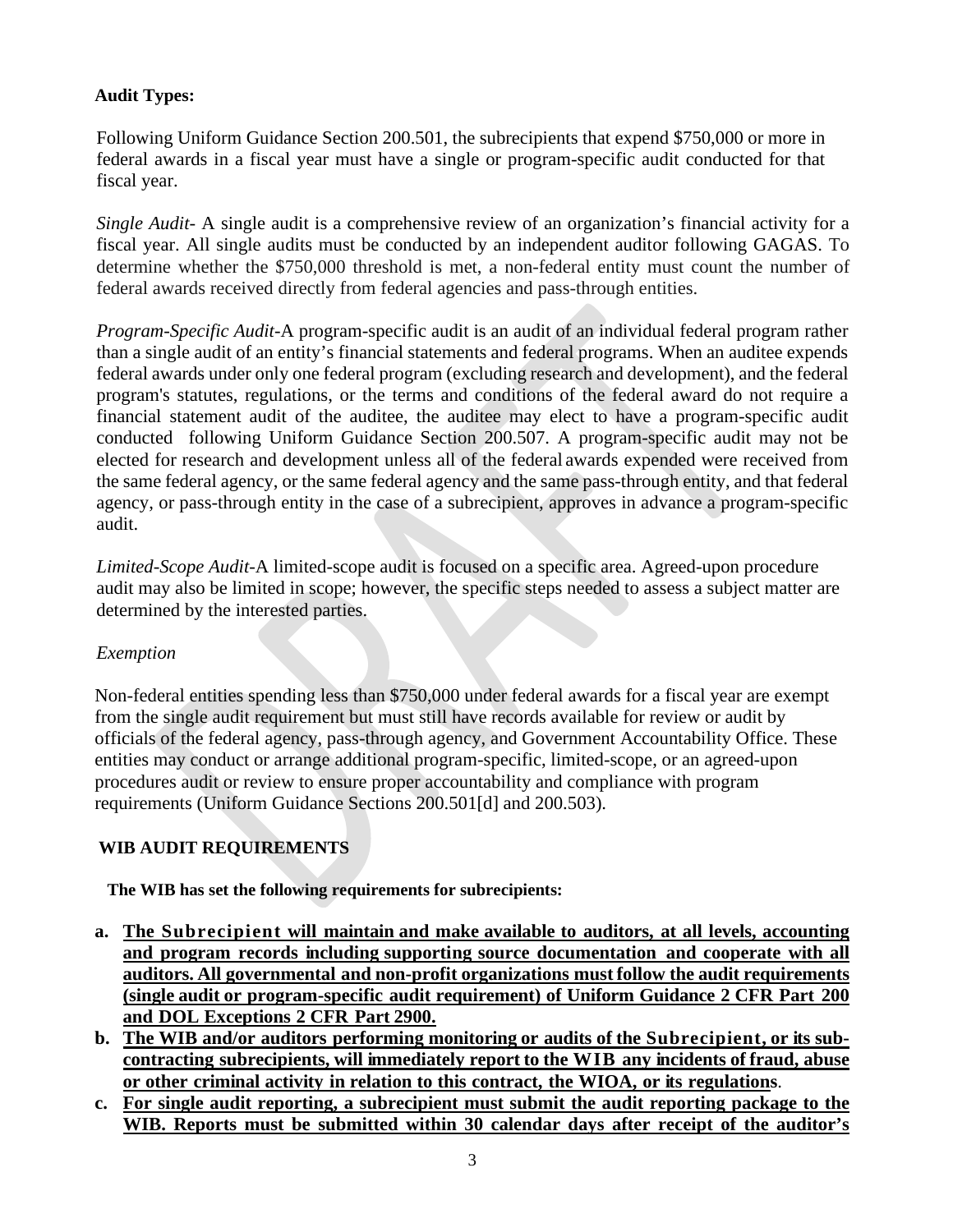## **report(s) or nine months after the end of the audit period, whichever is earlier.**

#### **Reporting Requirements**

- 1. For single audit reporting, a subrecipient must submit the audit reporting package to the Federal Audit Clearinghouse (FAC) and the SCO. Reports must be submitted within 30 calendar days after receipt of the auditor's report(s) or nine months after the end of the audit period, whichever is earlier. Note that the FAC and the SCO have different reporting requirements. (Uniform Guidance Section 200.507[c][1])The FAC operates on behalf of the OMB and is the repository of records where auditeesmust transmit audit reporting packages. In addition, the FAC does the following:
	- Distributes the single audit reporting package and data collection form to federal agencies, pass.
	- Supports OMB oversight and assessment of federal award audit requirements.
	- Maintains a public database of completed audits.
	- Assists auditors and auditees to minimize the reporting burden of complying with single audit requirements.

Reporting Package submitted to the FAC must include the following documents:

- Financial statements.
- Schedule of expenditures of federal awards.
- Auditor's report.
- Corrective action plan prepared by auditee.
- Auditor's data collection form (Federal Audit Clearinghouse form SF-SAC).
- Senior official signature attesting to compliance.

(Uniform Guidance 200.508 and 200.512[c])

Subrecipients and other non-federal entities should refer to the [FAC website f](https://harvester.census.gov/facweb/Default.aspx)or single audit guidelines and reporting package requirements.

2. The SCO is the single audit oversight agency for most California local government agencies. For financial management standards, the state will continue to use and expend the federal award following state laws and procedures. (Uniform Guidance Section 200.302)

### *As such, local government agencies receiving federal awards must submit the following reports to the SCO:*

- *Non-federal entities expending equal to or over \$750,000 in federal awards (and that amount includes any state pass-through funds) must complete a single audit reporting package.*
- *Non-federal entities expending less than \$750,000 in federal awards must submit written notification of their exempt status.*
- *Non-federal entities expending equal to or over \$750,000 in federal awards (and that amount does not include any state pass-through funds) must submit either an audit report or an explanation letter. If the entity is currently being monitored by the SCO, a "no Review Letter" will be issued to the entity in return*.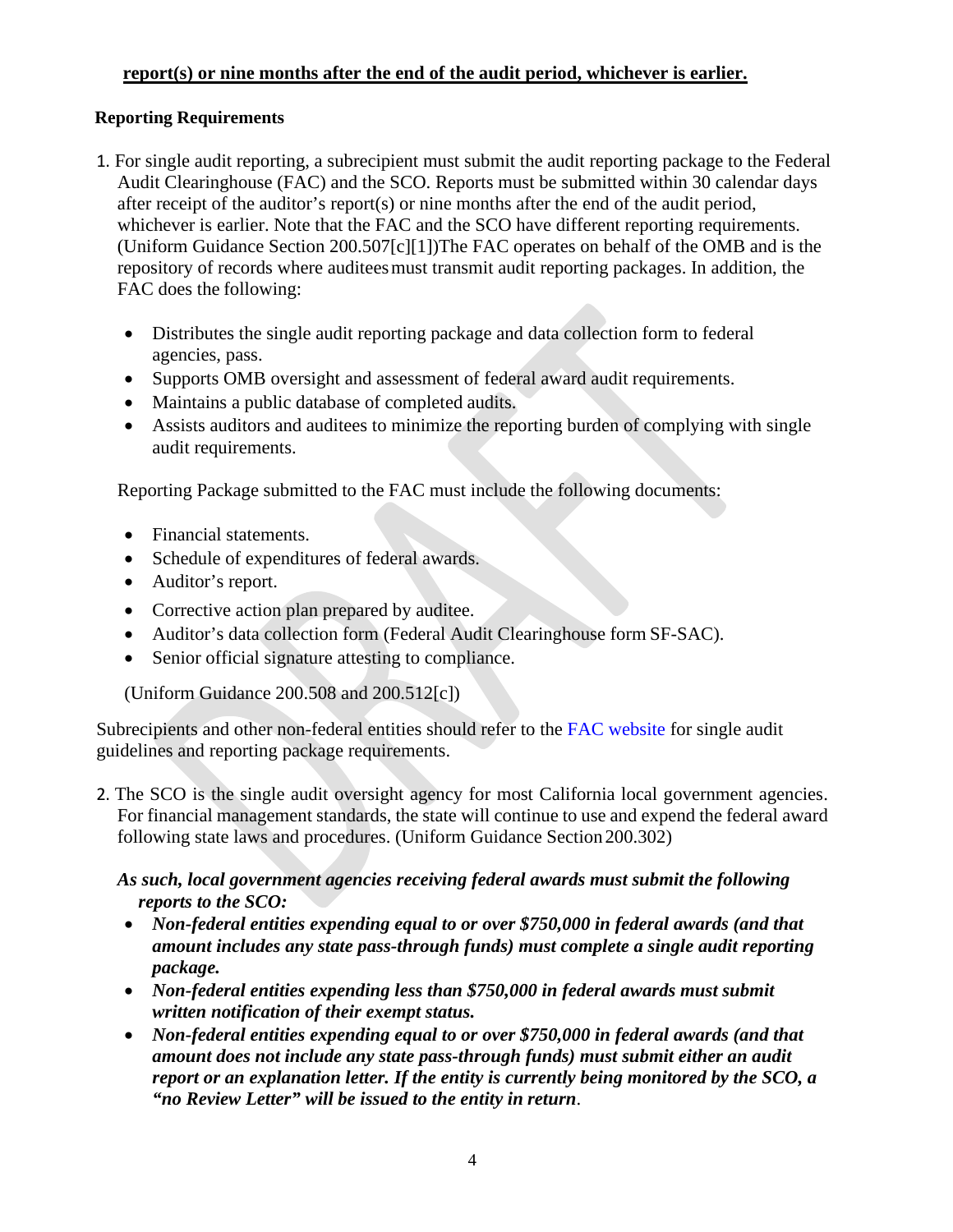Local government agencies of federal awards should refer to the SCO [Single Audits -](https://www.sco.ca.gov/aud_single_audits.html) Local [Agencies w](https://www.sco.ca.gov/aud_single_audits.html)ebpage for single audit guidelines and reporting package requirements.

## *Subrecipients not designated as a Local Area, but are expending less than \$750,000 in federal grant funds in a fiscal year must also submit a written certification of their exempt status to the EDD [Single Audit Coordinator.](mailto:Michelle.Layman@edd.ca.gov)*

#### **Subrecipient and Contractor Determinations**

An auditee may simultaneously be a recipient, a subrecipient, and a contractor. Federal awards expended as a recipient or a subrecipient are subject to audit. Payments received for goods or services provided as a contractor are not federal awards.

A subrecipient is a non-federal entity that meets the following criteria:

- Determines who is eligible to receive what federal assistance.
- Has its performance measured to whether objectives of a federal program were met.
- Has responsibility for programmatic decision-making.
- Is responsible for adherence to applicable federal program requirements specified in the federal award.
- Per its agreement, uses the federal funds to carry out a program for a public purpose specified in the authorizing law as opposed to providing goods or services for the benefit of the pass-through entity.

In contrast, a contract meets the following criteria:

- Provides the goods and services within normal business operations.
- Provides similar goods or services to many different purchasers.
- Normally operates in a competitive environment.
- Provides goods or services that are ancillary to the operation of the federal program.
- Is not subject to compliance requirements of the federal program because of the agreement, though similar requirements may apply for other reasons.

All the characteristics of a subrecipient and a contractor may not be present in all cases. The passthrough entity holds the discretion in classifying each agreement as a subaward or a procurement contract. (Uniform Guidance Section 200.330)

### **Record Retention and Access**

Financial records, supporting documents, statistical records, and all other non-federal entity records related to a federal award must be retained for three years from the date of submission of the final expenditure report, or for the federal awards that are renewed quarterly or annually, from the date of the submission of the quarterly or annual financial report, respectively, as reported to the federal awarding agency or pass-through entity. Federal awarding agencies and pass-through entities cannot impose any other record retention requirement upon non-federal entities. The only exceptions are as follows:

- If any litigation, claim, or audit is started before the expiration of the 3 years, the records must be retained until all litigation, claims, or audit findings involving the records have been resolved and final action is taken.
- When the non-federal entity is notified in writing by the federal awarding agency, cognizant agency for audit, oversight agency for audit, cognizant agency for indirect